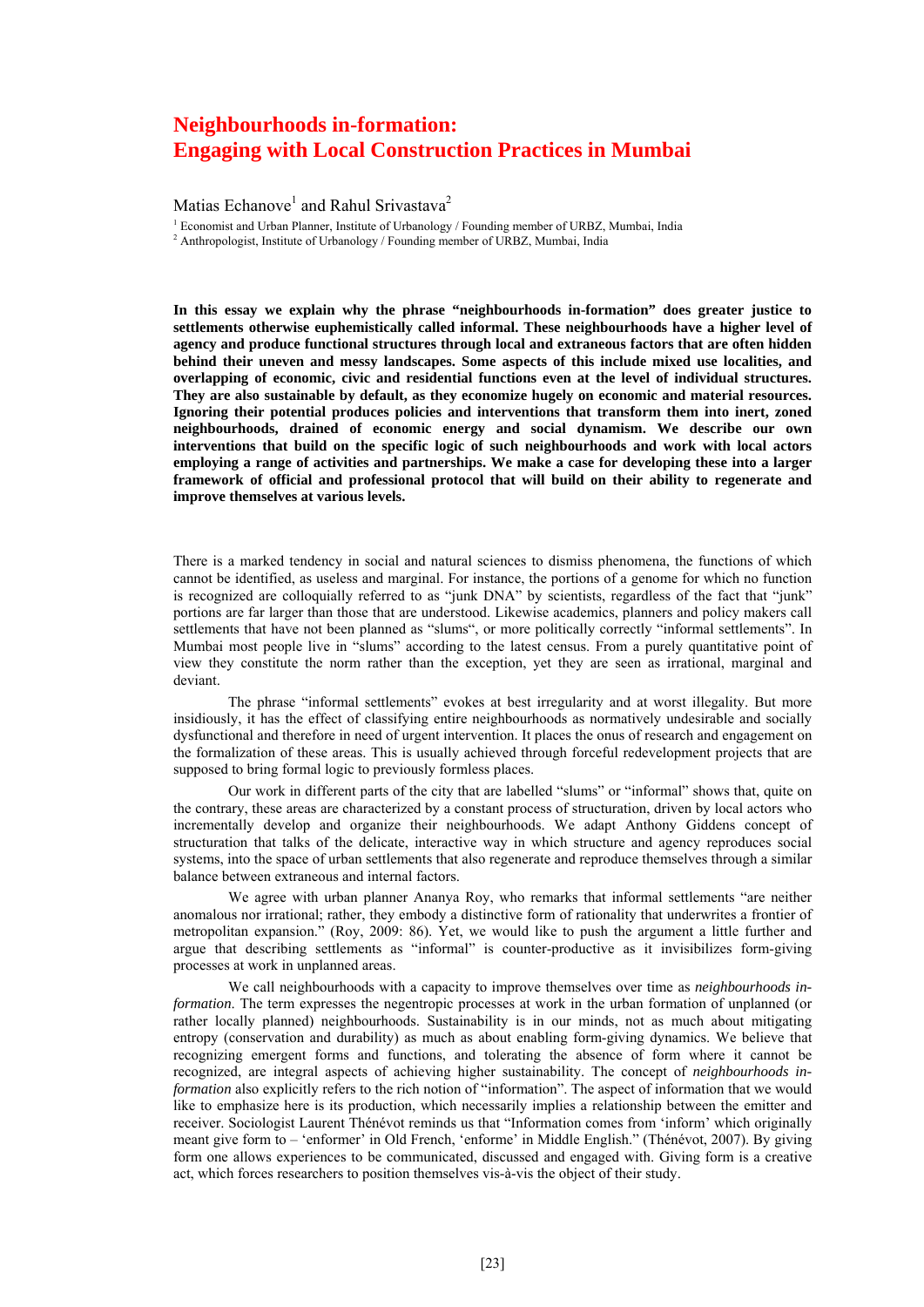The complexity of local development processes, which merge construction practices with economic activity and social networks mean that the physical and the non-physical cannot be neatly dissociated. Thus the "forms" we observe never belong to just one realm. They are rather non-finite assemblages of people, things, relations and institutions. What we decide to recognize as a form and what we ignore is necessarily related to a certain project or vision.

The informal settlement narrative is typically instrumentalized by proponents of redevelopment and motivated by the will to control space or speculate on its value. In Mumbai, this vision has produced a landscape of high-rise buildings and heavy transportation infrastructure dominated by top-heavy urban development practices, which reduces local agency in urban formation to its minimal level.

The *in-formation* counter-narrative that we are proposing sees values in the generation of urban, social and economic forms by local actors, and defends the idea that along with cultural diversity and cosmopolitanism, cities should celebrate the variety of their habitats.

Our work with small builders in Shivaji Nagar (Deonar), Dharavi, Bhandup and other parts of the city is based on an engagement with neighbourhood life. Whether it is design studios organized with local schools, design work with architects or participatory planning workshops, our interventions rely on the recognition of existing organizational patterns rather than the imposition of ready-made ideas or "solutions". In the collaboration itself, new forms and ideas emerge that have transformative potential.

Most people in neighbourhoods notified as slum areas do not have legal tenure of their homes, yet after occupying their homes for two or more generations, they develop a sense of entitlement, which is reinforced by the presence of political parties that partially protect their occupancy rights. Over time, residents invest in their homes and businesses, improving their structures, building higher and better. Slum dwellers often leverage their homes to generate income, by building an extra floor and rent it out to relatives or newcomers. Most neighbourhoods are mixed use, and a large number of residents use their homes as workspaces.

The construction of houses is done by a web of local owners, contractors, labourers, carpenters, electricians, plumbers, and material providers. Their structures are built locally in a "vernacular" style. However, they are made with industrial products such as bricks, corrugated sheets, cement, steel pipes and I-beams. These products are bought at market prices from hardware and material stores that are located in the neighbourhood itself. As any middle-class homeowner would do, homeowners and contractors in these neighbourhoods often choose high-quality materials over low-cost ones. An investment in quality is justified if it means enhanced use-value in the form of higher living standards or in improving the income generating capacity of the structure.

We see *neighbourhoods in-formation* as having an internal energy and an ability to harness resources – both people and materials – and provide a template for those interested in environmentally and socially sustainable urban practices. This is primarily because of their specific economic capabilities that use a range of different sources; from tradable physical labour, community resources to local credit, all of which are based on economizing space and cost and enhancing use value by making the space functional at various levels – in economic as well as residential terms.

In contrast, dominant economic arrangements and urban planning today encourage wasteful forms, using speculation as fuel, and work on a different scale and logic. The value of real estate is now completely dissociated from the use of space and is mostly based on anticipated future returns. This sees the emergence of a particular kind of urban landscape, over built, segregated, often with many swathes of vacant spaces and – by itself – not economically dynamic. Within such a context, many ecologically sustainable buildings often do get made – but their overall impact on the environment, either in positive or negative terms, remains rather inert. In contrast, when urban forms encourage intensive use, increase value of land through multiplying use across sectors and functions, they work on a different economic logic, with a different set of actors. These need to be seen as sustainable practices too – in a manner that goes beyond the question of material use alone.

For us the question of sustainable urban practices has to include the overall arrangement and context it is a part of. Along with neighbourhoods in-formation being economically dynamic and relatively independent, we also see them as being very resourceful and controlled in terms of overall consumption of materials. Unfortunately these neighbourhoods and their practices are all lumped together as part of urban problems that need to be solved.

Subsequently, urban housing issues are addressed in very limited ways. Public planners and private developers have mostly sought to resolve them through interventions, which have, by and large, resulted in poor quality construction and an inability to connect with the local scale. Non-state actors (both profit driven and charitable) have entered the market for the provision of what is termed as affordable housing for the urban poor. The government is now actively encouraging market driven interventions that cross-subsidize the construction of affordable housing stock. In the process, the dynamism inherent in these neighbourhoods, their potential and abilities, all get undervalued. Instead of improving their infrastructure, building on their multiple economic capacities, their form itself is destroyed and flattened out, through a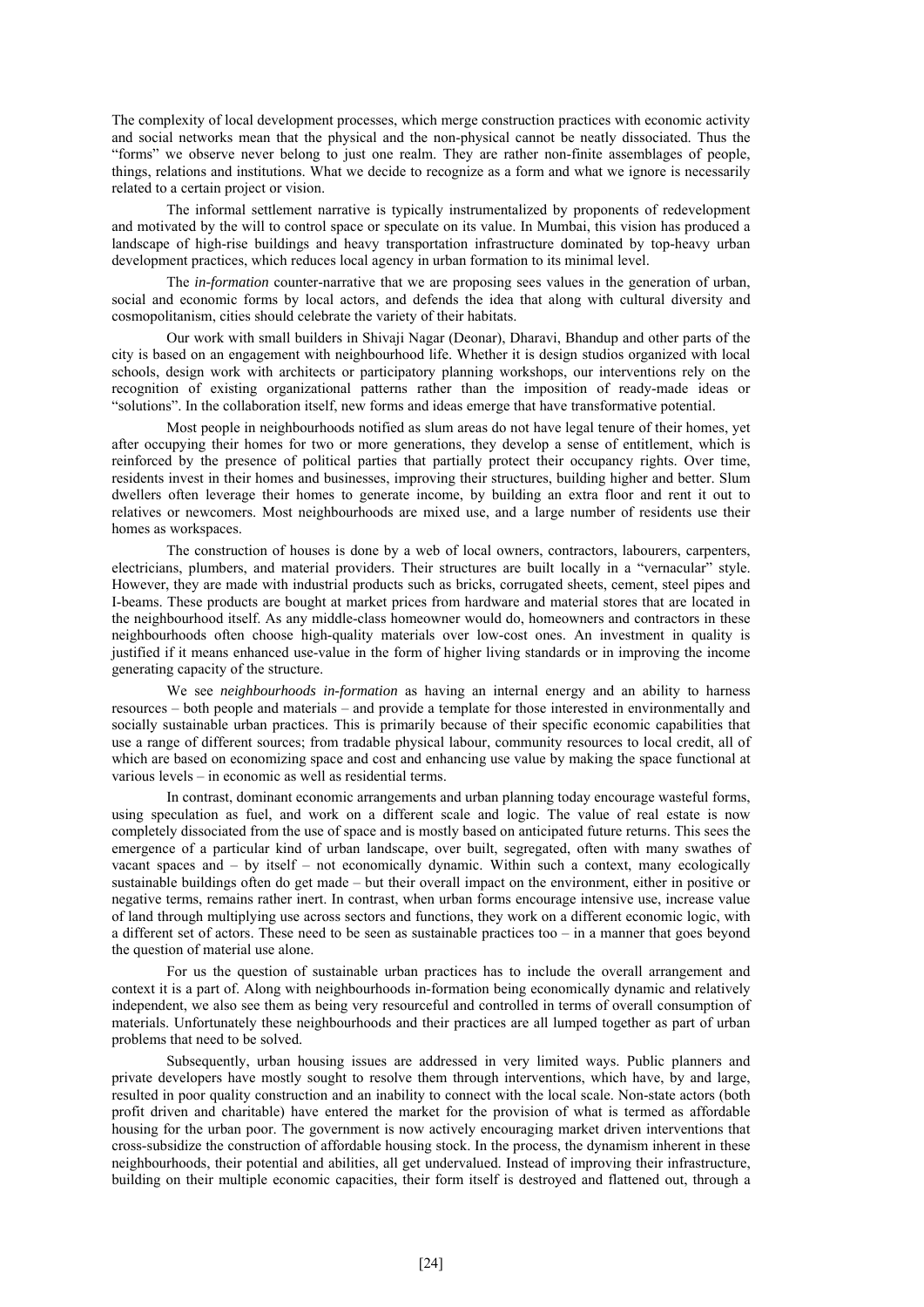mind-set that zones functions and reduces habitats to mono-functional residential units. This is mainly done to release land for market friendly real estate development, a market that is hostile to older mixed-use forms and heterogeneous habitats.

The Slum Rehabilitation Scheme in Mumbai is an example of this approach where land is released from erstwhile occupied lands in officially designated "slums" through relocating the residents in vertical structures, while providing valuable "transferable building rights" to developers. In other cities developers are directly purchasing cheap land wherever possible and targeting new buyers from the lower middle-class sector who were so far unable to afford housing at market rates. There housing is made affordable by lowering construction costs, minimizing the footprint of individual units and scaling up the size of construction projects. The result is a real estate "product" with rapidly degrading value that is bought and sold speculatively by a middle-class looking for affordable property investment, rather than affordable living spaces. The proverbial "bottom of the pyramid" section of the population, which is in theory the target group of affordable housing schemes, rarely benefits.

Yet, expectations are still far from being met, both in terms of quantity and quality of affordable housing. The housing shortage in India is estimated to be about 25 million units and that number is expected to rise to 30 million by 2020 (Jones Lang LaSalle, 2011). The logic that consists in making housing affordable by reducing the cost of construction has led to all kinds of malpractices. After a few years in existence, affordable housing blocks typically start crumbling down, leading to rising maintenance costs and lowering real estate value. Very soon they look worse than what they were meant to replace, and seem ready to be redeveloped themselves.

This provokes us to discuss new ways of conceiving, producing, financing and designing affordable housing by encouraging us to recognize the ability of many neighbourhoods to produce their own stock. From this perspective, the so-called slums of the city are seen as direct attempts at increasing units through a different construction and financial system. Of course the argument is faced with many challenges – legal, political and economic – but also issues about design, the history of urban planning, twentieth century visions of modern cities and other rarely discussed issues that are pertinent to a critical and effective policy and practice about affordable housing.

We draw on a long history of practices and policies, evolved mostly in South America, which recognize the ability of people themselves to come out with the best housing and habitat solutions. These have been picked up by states and global organizations like the World Bank as well, expressed in many successful but aborted sites and services schemes. In the context of Asia, we recognize the closer, almost overlapping relations that habitats have with economic functions, with the effective collapse of spaces such as the bazaar and living spaces, the shop-house and what we refer to as the "tool-house". Instead of seeing them as a part of the informal world, we point out their kinship with some urban experiences in developed Asian contexts like Tokyo. Similar typologies and urban forms spread all across Asia and can be seen even in settlements referred to as slums.

Our attempt has been to evolve an approach that transforms these existing impulses into a viable model for addressing economic and residential problems of the urban poor in megacities such as Mumbai. We use this as a starting point to develop an approach to urban practice that brings together corporate, local economic actors, governments, professionals such as architects and urban planners and residents.

Given the scale of the need, the paucity of resources at one level and the abundance of investment available at another and most importantly, the successful ways in which people have evolved solutions, we feel such coordinated action is well worth pushing through on a more accelerated pace to address an issue that is perceived to be a monster one for this century, in this part of the world.

We have developed networks with local builders and masons in settlements in Mumbai and documented their practices. We have found that many of them produce good quality affordable housing at cost that cannot be competed with by any large or institutional actor. The relationship between builders and their clients, based on community and friendship networks is what ensures the respect of oral contracts and the quality of the work. We are currently collaborating with professional architects and local builders in neighbourhoods officially sanctioned as slum areas and co-creating new designs and construction techniques. We have also started providing high-quality construction materials in small quantities in places that have traditionally been redlined by high-end suppliers. In the process, we learn as much as the local actors and get involved with projects in ways that are not available in highly regulated and standardized development practices in other parts of the city.

Infrastructure improvement, collection of rent and recognizing mixed use of space for economic and residential functions as fundamentals for habitat and socio economic improvement are all existing strategies done under cover of existing local neighbourhood level political patronage. These are often at odds with the local municipal authorities, who, on their part have oscillated between tolerance and intolerance of these strategies based on arbitrary choices and uncertain political responses of the state at a higher level.